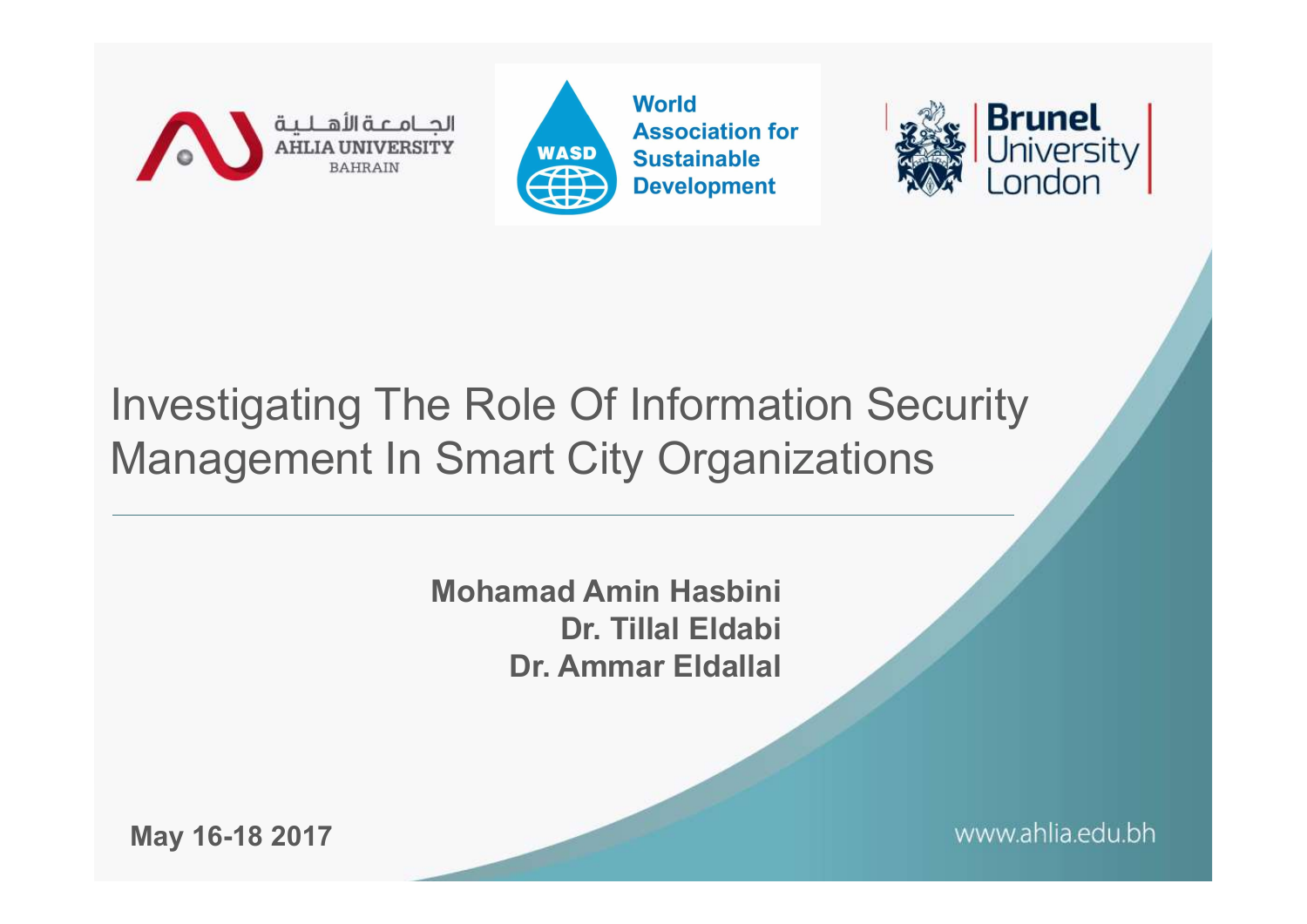



## Agenda

- 
- 
- MASP ASSOCIATE AND ASSOCIATE AND ASSOCIATE AND ARRAIGNMENT SAMERAIN<br>
And Develop<br>
2. Research Problem and Aim<br>
3. Key Findings And Contribution<br>
4. Research Model<br>
5. Conclusion Agenda<br>
1. Introduction<br>
2. Research Problem and Aim<br>
3. Key Findings And Contribution<br>
4. Research Model<br>
5. Conclusion
- 
- 



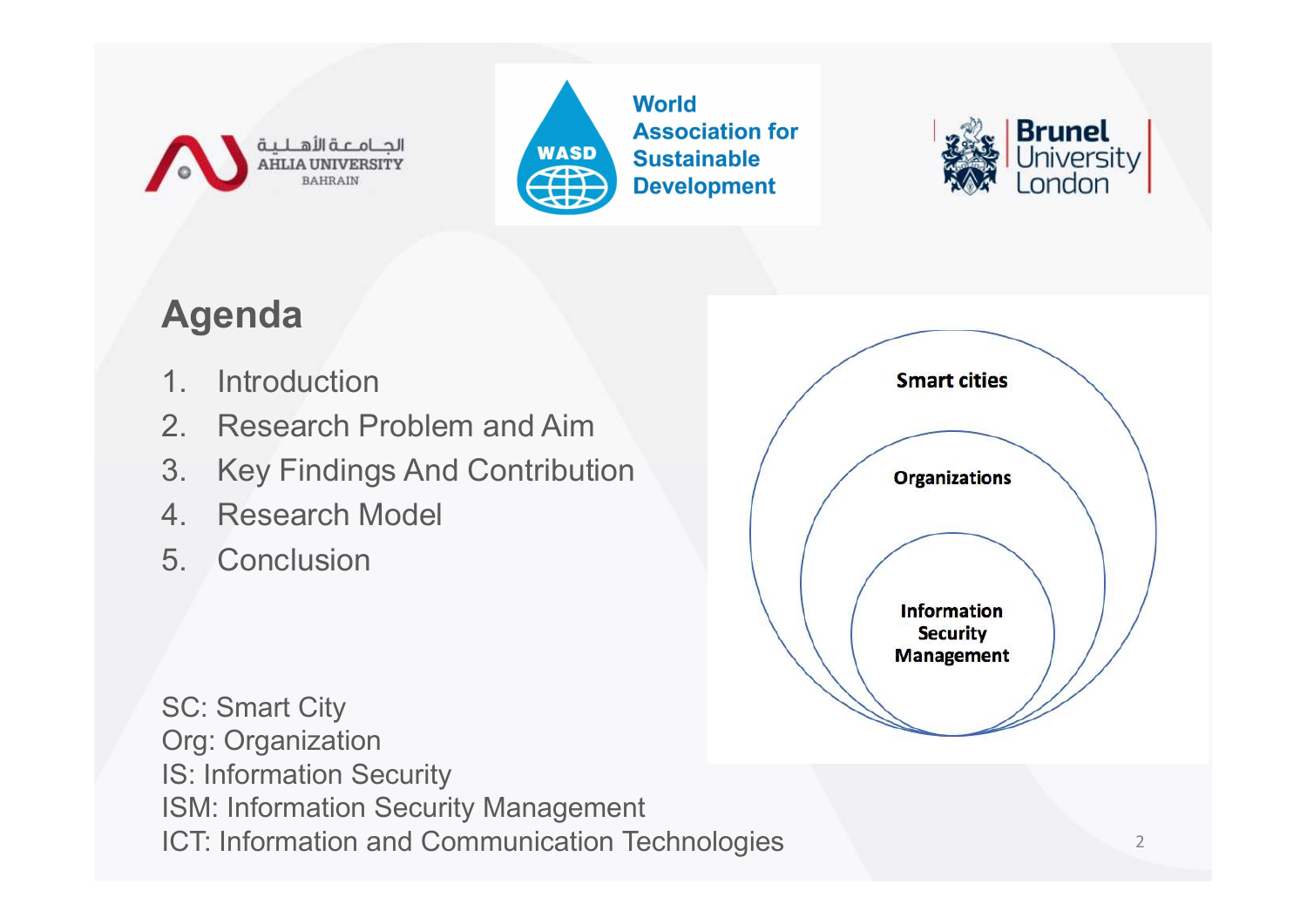لجــامــعـة الأهــلـيـة





## Research problem

The effects of information security mismanagement on organizations in the context of smart cities

## Aim of the research

Identify the organizational factors that influence information security management in the context of smart city organizations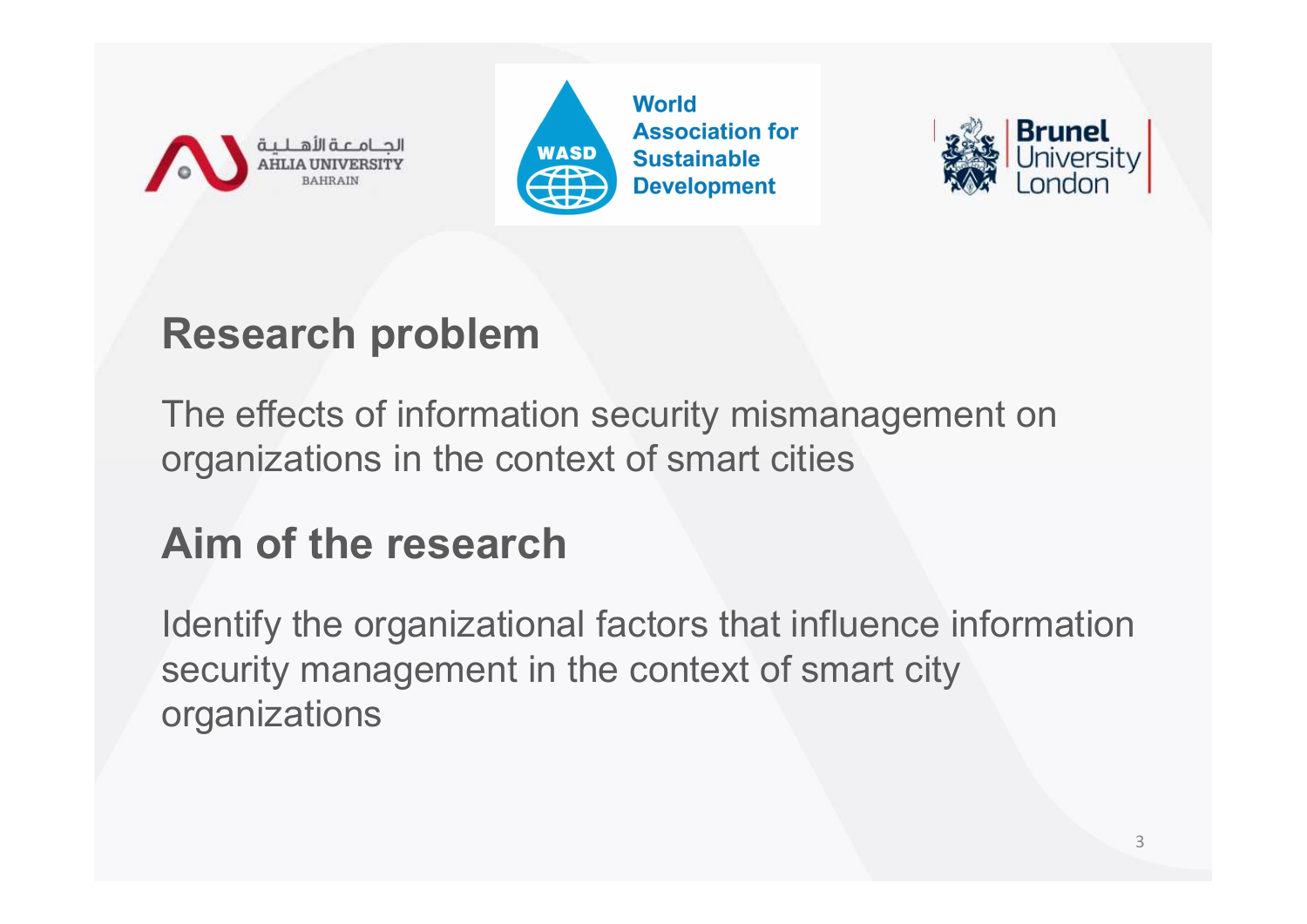





## Key Findings

- World<br>
Association for<br>
Association for<br>
Brunel<br> **Examples Brunel**<br> **Examples Brunel**<br> **Examples Brunel**<br> **Examples Brunel**<br> **Examples Brunel**<br> **Examples Brunel**<br> **Examples Brunel**<br> **Examples Brunel**<br> **Examples Brunel**<br> **E** Schemation Security<br>
ScienceDirect).<br>
• Importance of Information Security Management (von Solms and von Solms, 2004 -<br>
• Covernance of Information Security in Smart cities (Ferraz and Ferraz, 2014 - IEEE).<br>
• "Governance
- 
- et al, 2012)
- "Little literature on smart cities addresses issues related to governance." (Chourability Currently in Smart cities (Ferraz and Ferraz, 2014 IEEE).<br>• "Governance of Information Security Management (von Solms and von So et al, 2012)
- Forrester Research, Inc)

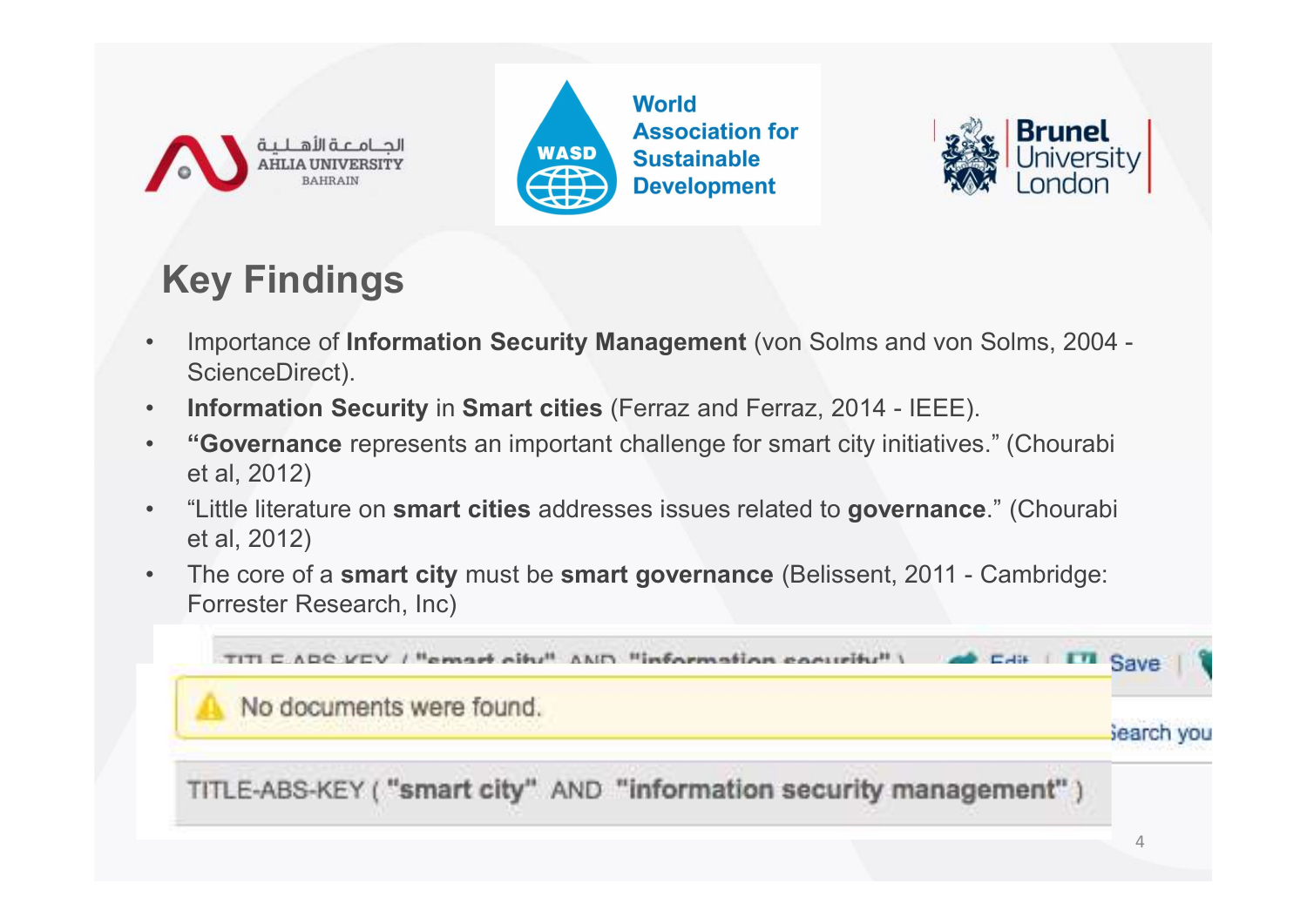

Towards Selecting The Organizational Factors That Influence Information Security Management In Smart City Organizations <sup>5</sup>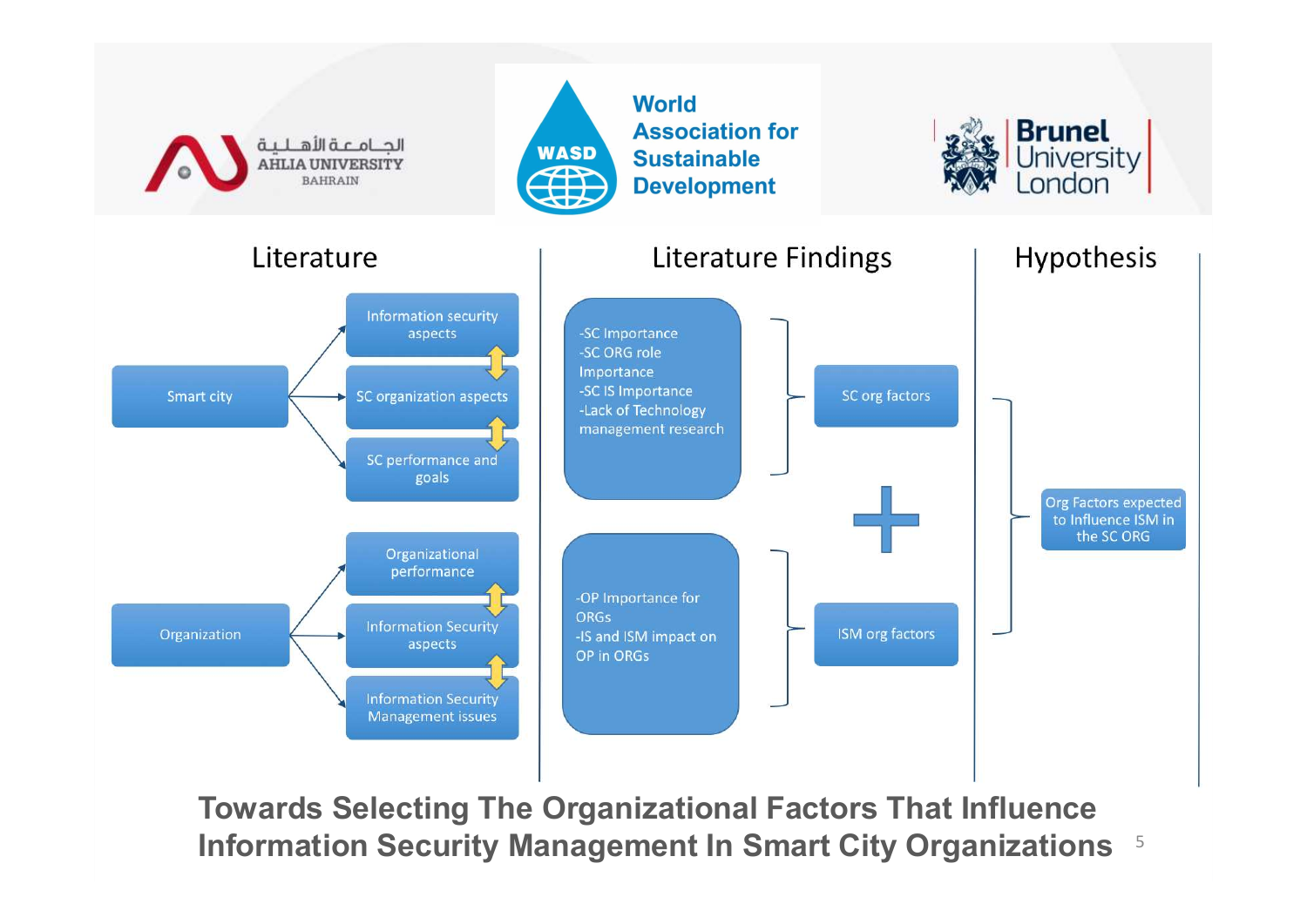



# World<br>
ASSOCIATE<br>
AFELA UNIVERSITY<br>
ABSOCIATE<br>
BALEA UNIVERSITY<br>
BALEA UNIVERSITY<br>
Developm<br>
Developm<br>
- 8 Categories<br>
- 17 subcategories World<br>
AHLAUNIVERSITY<br>
AHLAUNIVERSITY<br>
Cable 1 ISM org Factors Tab<br>
• 8 Categories • 17 subcategories

- 
- 

## Table1 ISM org Factors Table2 SC org Factors<br>• 8 Categories • 22 categories **Particular Example 1988**<br> **Example 1989**<br> **Example 2 SC org Factors**<br> **Particular 22 categories**<br> **Particular 22 categories**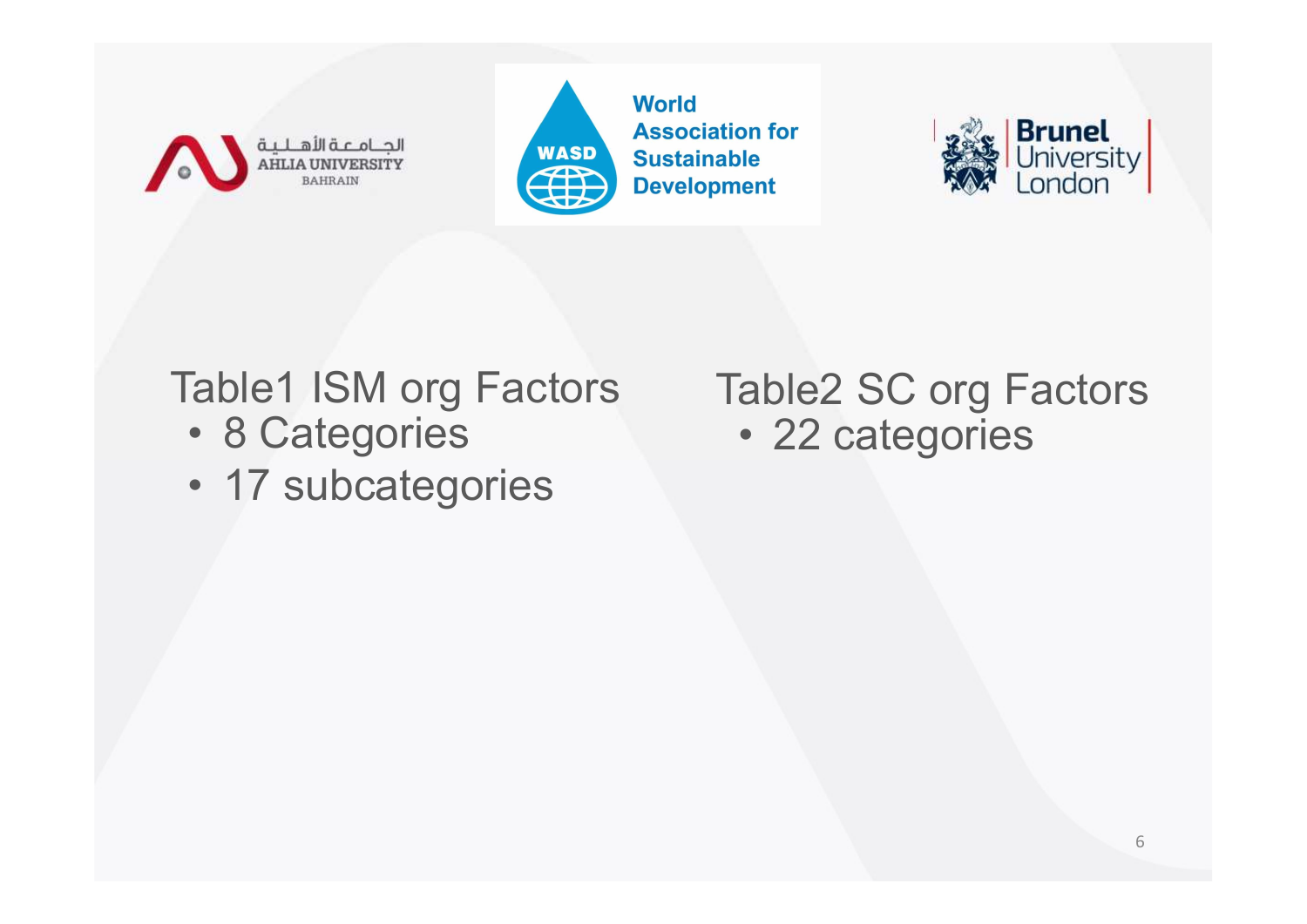





### Top organizational factors expected to influence ISM in SC organizations